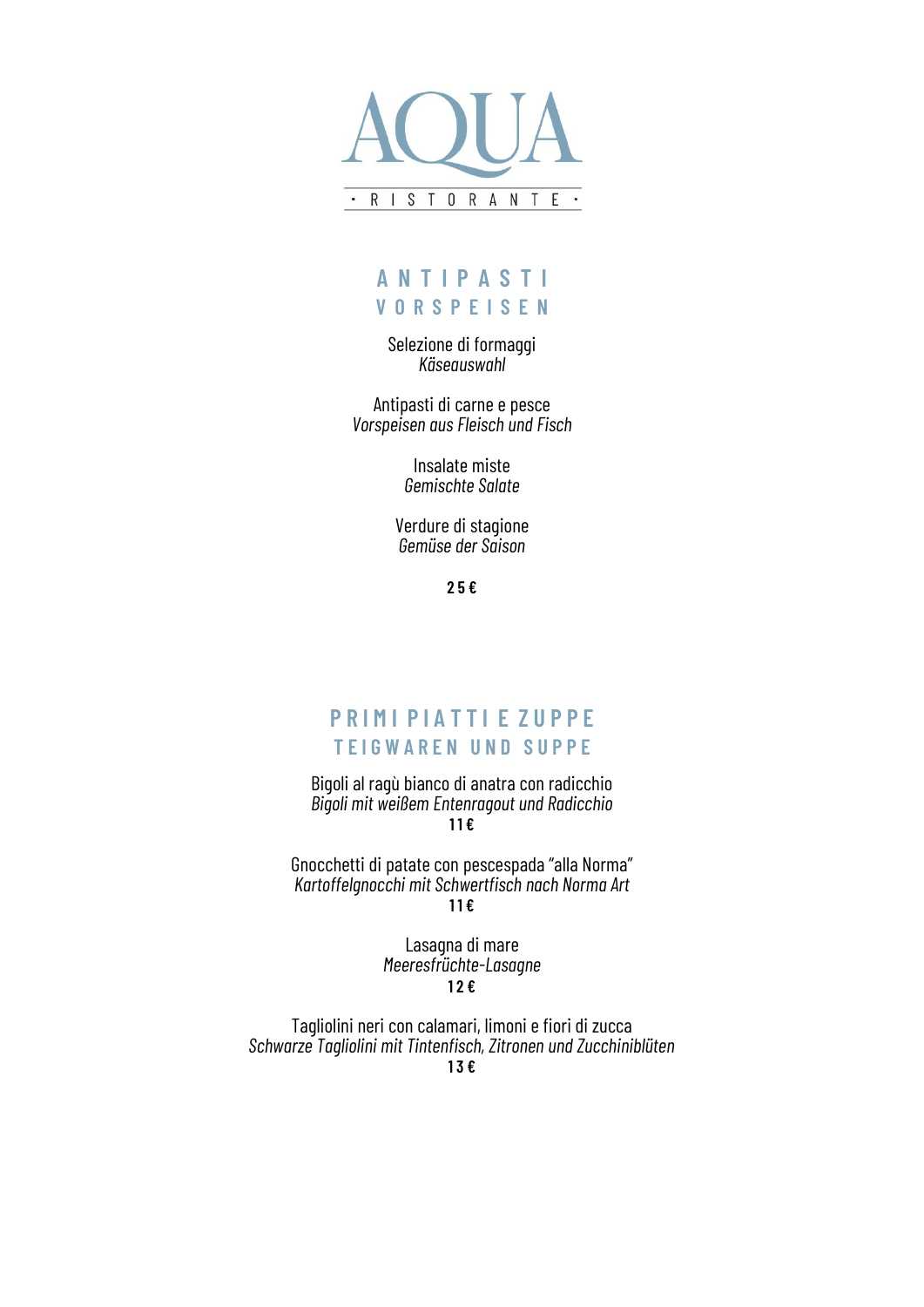

## **P E S C I E C A R N I F I S C H U N D F L E S C H**

#### Bocconcini di filetto di manzo con salsa di formaggio erborinato *Rinderfilet- Bocconcini mit Blauschimmelkäsesauce* **1 7 €**

Fish and chips classico con maionese verde *Klassische Fish and Chips mit grüner Mayonnaise* **17 €**

Dentice alla paprika affumicato con sedano rapa e patate dolci *Geräucherter Paprika-Zahnbrasse mit Knollensellerie und Süßkartoffeln* **2 0 €**

Capesante su tartare di salmone con insalatina di verdure, salsa yogurt e aneto *Jakobsmuscheln auf Lachstartar mit Gemüsesalat, Joghurtsauce und Dill* **2 2 €**

### **D E S S E R T**

Coppa di gelato caramellato al cioccolato fuso Becher mit karamellisiertem Eis und geschmolzener Schokolade **6 €**

> Tiramisù al caffè *Kaffee-Tiramisù* **7 €**

Fragole all' acqua di rose con pasta fillo alla frutta secca *Erdbeeren in Rosenwasser mit Fillo-Pasta mit Trockenobst*

**7 €**

Cannolo siciliano in zuppetta di mandorle *Sizilianische Cannoli in Mandelsuppe*

**8 €**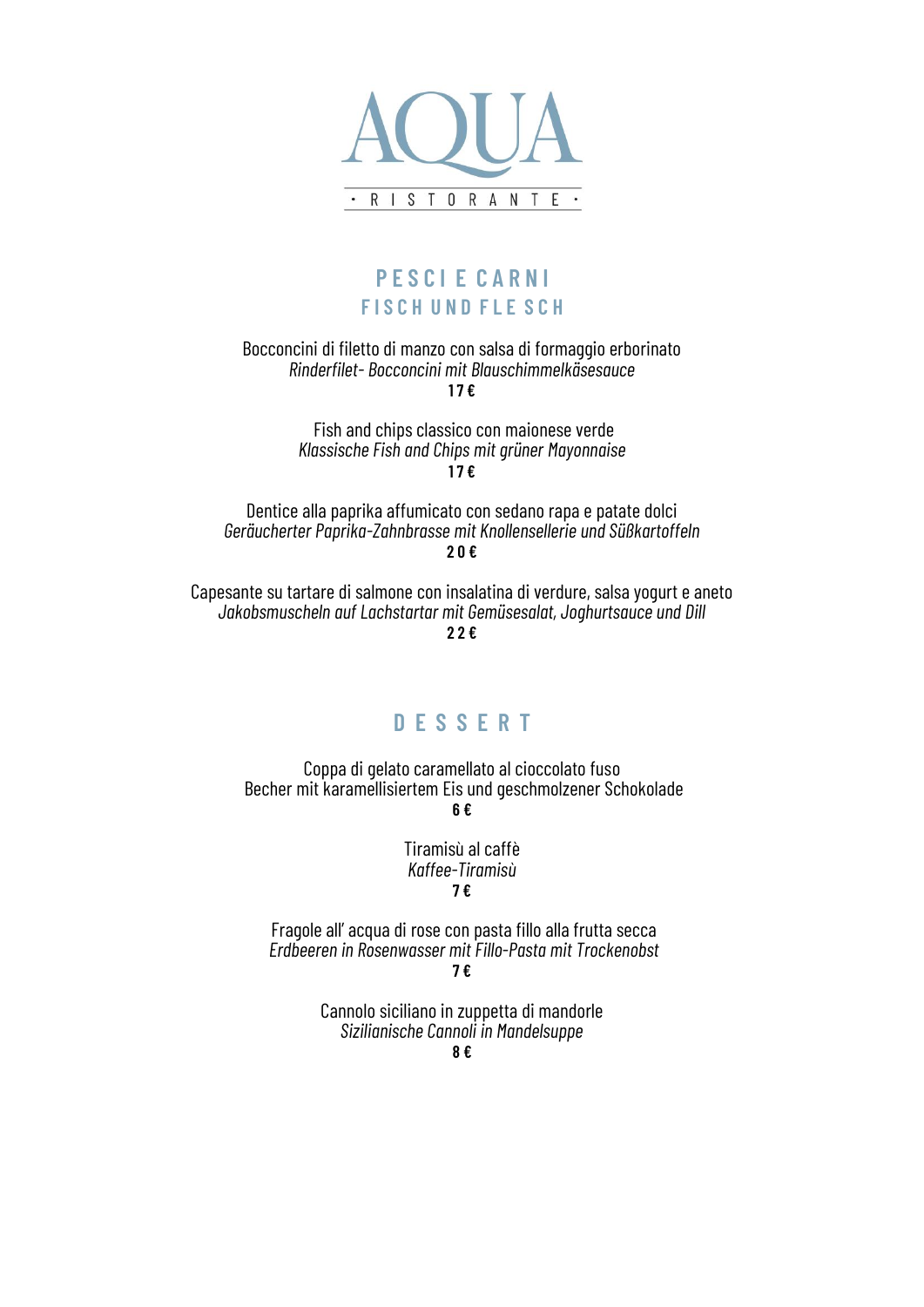

# **A P P E T I Z E R S**

Selection of cheeses Meat and fish starters Mixed salads Seasonal vegetables

**2 5 €**

# **F I R S T C O U R S E A N D S O U P**

Bigoli with white duck ragout and radicchio **1 1 €**

Potato gnocchi with swordfish Norma style **1 2 €**

> Seafood lasagna **1 2 €**

Black tagliolini with squid, lemons and courgette flowers **1 3 €**